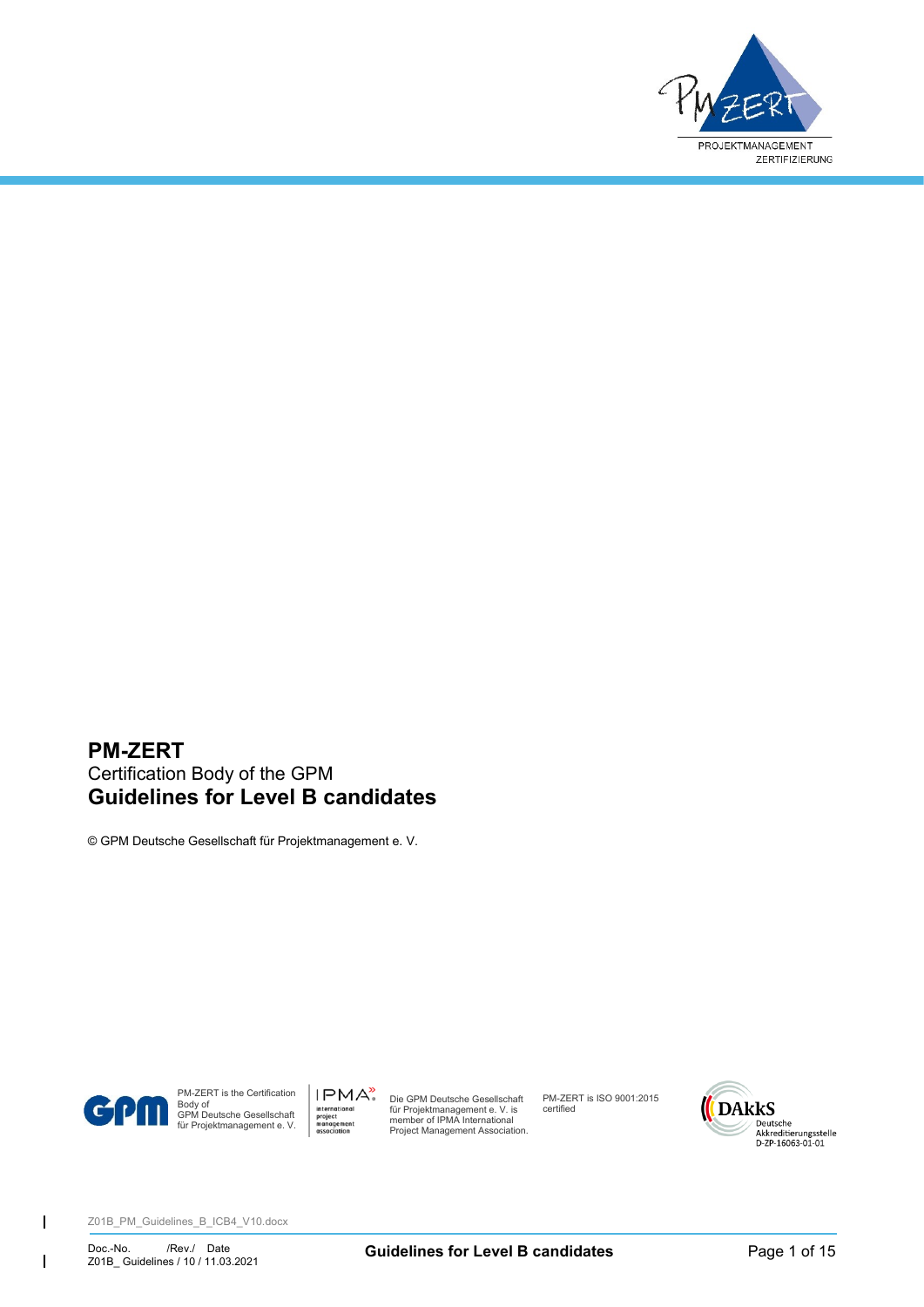

# **Contents**

| 1<br><b>Validity</b>                                                                                                                                                                                                                                                                                                                                       | 4                                                    |
|------------------------------------------------------------------------------------------------------------------------------------------------------------------------------------------------------------------------------------------------------------------------------------------------------------------------------------------------------------|------------------------------------------------------|
| 2<br><b>IPMA LEVEL B certification</b>                                                                                                                                                                                                                                                                                                                     | 4                                                    |
| 2.1<br>Target groups according to taxonomy                                                                                                                                                                                                                                                                                                                 | 4                                                    |
| $2.2\,$<br>Process steps                                                                                                                                                                                                                                                                                                                                   | 5                                                    |
| 2.3<br>Preparation, content and duration of the certification process<br>2.3.1<br>Requirements to be met to successfully complete the assessment<br>Approval and admission<br>2.3.2<br>Application documents<br>2.3.2.1<br>2.3.2.2 Self-assessment<br>2.3.2.3 Admission to the certification process                                                       | 6<br>6<br>6<br>$\epsilon$<br>7<br>7                  |
| Certification assessment<br>2.4<br>General information<br>2.4.1<br>Certification<br>242<br>2.4.2.1<br>Producing a report based on the ESR<br>2.4.2.2<br><b>Evaluation Report Level B</b><br>2.4.2.3 Written exam<br>2.4.2.4 Roleplay based Scenario<br>2.4.2.5<br>Interview<br>2.4.3<br>Higher-level certification<br><b>Extended Interview</b><br>2.4.3.1 | 8<br>8<br>8<br>8<br>11<br>11<br>11<br>12<br>13<br>13 |
| 2.5<br>Granting of certificate                                                                                                                                                                                                                                                                                                                             | 14                                                   |
| <b>Re-certification</b><br>3                                                                                                                                                                                                                                                                                                                               | 14                                                   |

# **LIST OF TABLES**

| 4 |
|---|
|   |
|   |

 $\overline{1}$ 

 $\begin{array}{c} \hline \end{array}$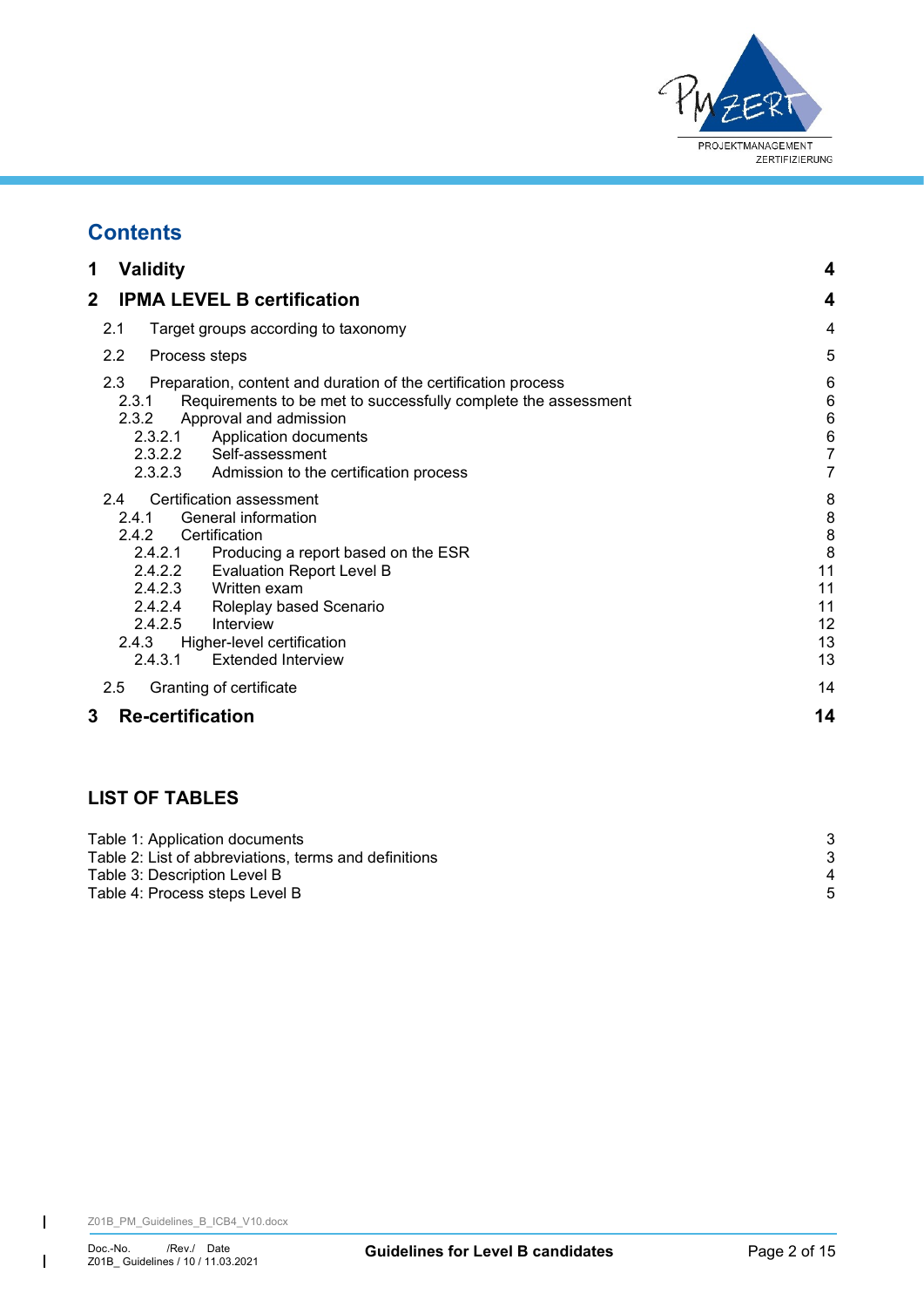

# **Relevant documents**

The PM-ZERT documents listed in the following table are required either for the preparation for certification or are necessary for the application documents to be submitted. Their content also completes the comprehensive information intended by this guide. The sequence of validity of the individual documents is regulated in General Guide Z01.

| <b>Document</b>      |                                                                                                                                                                                                                      | To fill in |
|----------------------|----------------------------------------------------------------------------------------------------------------------------------------------------------------------------------------------------------------------|------------|
| No.                  | <b>Name</b>                                                                                                                                                                                                          | Yes/No     |
|                      | ICB 4, Individual Competence Baseline                                                                                                                                                                                | No.        |
|                      | ICR 4 public, IPMA Certification Regulation public<br>version                                                                                                                                                        | No.        |
| A01                  | Actual dates and fees                                                                                                                                                                                                | No         |
| F <sub>0</sub> 1     | Application for certification (initial certification,<br>higher level certification, recertification) with self-<br>assessment (incl. evidence shares), evidence in<br>projects, ESR and determination of complexity | Yes        |
| Z01 General<br>Guide | General Guide                                                                                                                                                                                                        | No         |
| R <sub>0</sub> 3     | Ethics Code of the GPM                                                                                                                                                                                               | No.        |

Please familiarize yourself with the following before submitting your application.

<span id="page-2-0"></span>Table 1: Application documents

## **List of abbreviations, terms and definitions**

| <b>Abbreviation</b> | Explanation                                                                 |
|---------------------|-----------------------------------------------------------------------------|
| <b>ICB</b>          | Individual Competence Baseline                                              |
| <b>ICR</b>          | IPMA Certification Regulation (internal document for certification bodies)  |
| <b>ICR Public</b>   | IPMA International Certification Regulations (Public)                       |
| <b>CE</b>           | <b>Competence Element</b>                                                   |
| KCI                 | Key Competence Indicator                                                    |
| <b>ESR</b>          | <b>Executive Summary Report</b>                                             |
| LA                  | Lead-Assessor                                                               |
| CoA                 | Co-Assessor                                                                 |
| Applicant           | Person who has applied to enter a certification process                     |
| Candidate           | Person who has satisfied the entry requirement of the certification process |

<span id="page-2-1"></span>Table 2: List of abbreviations, terms and definitions

GPM attaches great importance to a differentiated responsible, non-discriminatory and gender-equitable use of language in publications. Whenever the generic masculine is used, this is to be understood as a neutral grammatical expression and in no way implies any discrimination against the opposite sex. Further information on the "gender-fair spelling" of GPM can be found at: www.gpmipma.de/utilities/impressum\_datenschutz.html

Z01B\_PM\_Guidelines\_B\_ICB4\_V10.docx

 $\overline{\phantom{a}}$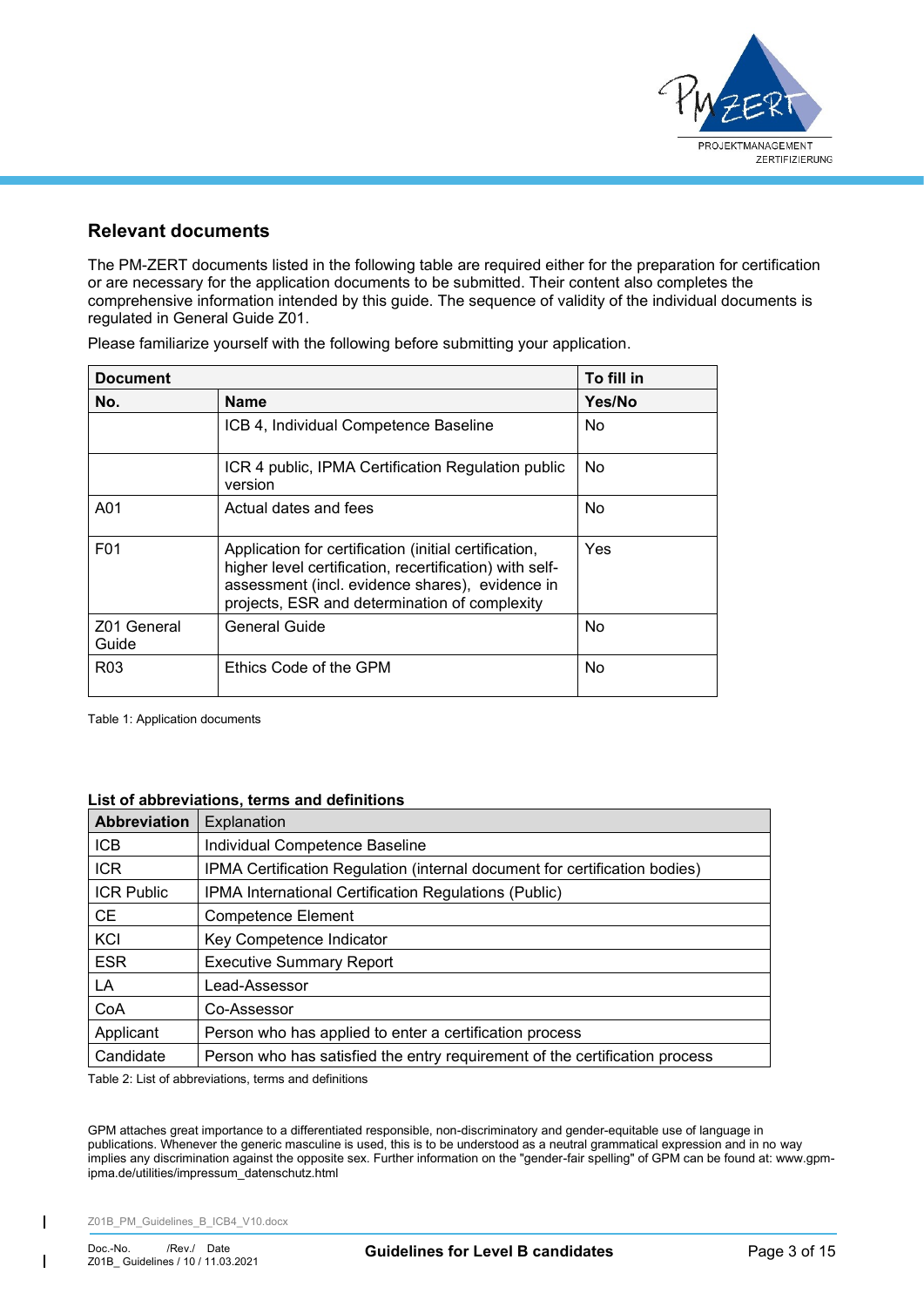

# <span id="page-3-0"></span>**1 Validity**

This document is valid as of 9.04.2021. Version 9 is still valid until 8.11.2021. Version 8 is still valid until 14.08.2021. All previous versions are invalid.

# <span id="page-3-1"></span>**2 IPMA LEVEL B certification**

Level description and requirements (original in ICR Public)

| <b>IPMA Level B</b>            |                                                                                        |                                                                                                                                                                                                                                |
|--------------------------------|----------------------------------------------------------------------------------------|--------------------------------------------------------------------------------------------------------------------------------------------------------------------------------------------------------------------------------|
|                                | Requirements                                                                           | Eligibility                                                                                                                                                                                                                    |
| Level: IPMA Level A<br>Domain: | The project management<br>certification according to IPMA<br>Level B requires that the | Within the last 8 years the candidate<br>must prove the following:                                                                                                                                                             |
| Project management             | candidate has acted in a complex<br>project environment of his<br>organization.        | At least 5 years of experience as a<br>project managemer, including 3 years in<br>a responsible leadership function in<br>complex projects.<br>The timeline for the proof of relevant<br>experience can be extended by 4 to 12 |
|                                |                                                                                        | years on request with justification.                                                                                                                                                                                           |

<span id="page-3-3"></span>Table 3: Description Level B

The following parameters are taken into account to demonstrate the management competence required for IPMA Level B:

- **I** Variety of type and size of projects
- **I** Complexity of projects
- I Evidence of the elements of competence (CE)
- **I** Role of the applicant in the project
- **I** Time spent managing projects
- **I** Number of current projects

# <span id="page-3-2"></span>**2.1 Target groups according to taxonomy**

The target groups for IPMA LEVEL B certification are

- **I** Project manager with many years of experience in managing complex projects
- I Managers in strong/authorized positions or with authorizing reference to projects in autonomous or matrix organization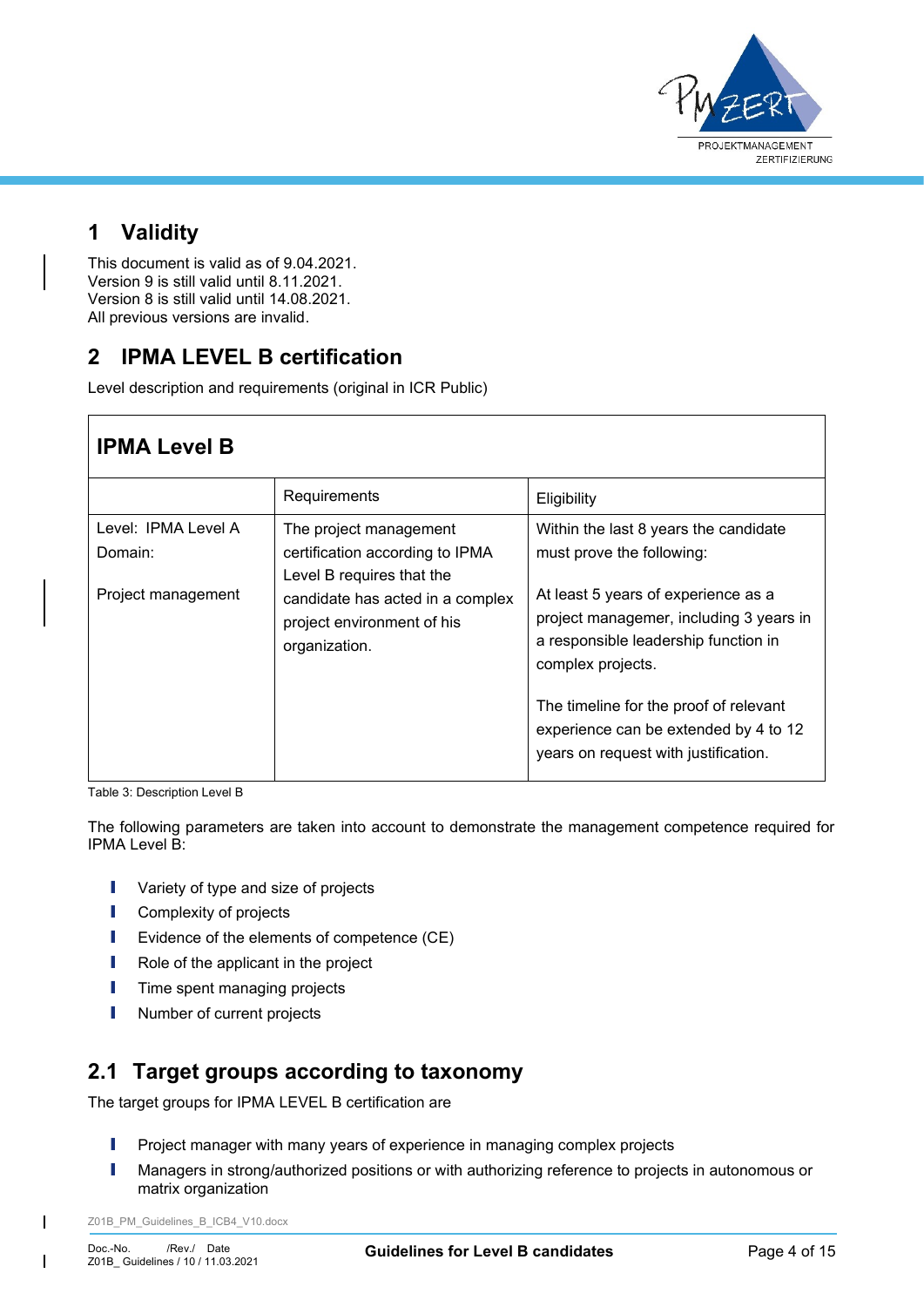

# <span id="page-4-0"></span>**2.2 Process steps**

| <b>Step</b><br>No.                                                                                                                                                   | <b>Process step</b>                                                      | <b>Initial certification</b>                 | <b>Deadline for</b><br>submission/<br>execution | responsible    |  |
|----------------------------------------------------------------------------------------------------------------------------------------------------------------------|--------------------------------------------------------------------------|----------------------------------------------|-------------------------------------------------|----------------|--|
| 1                                                                                                                                                                    | Approval                                                                 |                                              |                                                 |                |  |
| 1.1.                                                                                                                                                                 | Application for certification<br>(F01)                                   | X                                            |                                                 |                |  |
| 1.2.                                                                                                                                                                 | Curriculum vitae (with a brief<br>description of the company)            | X                                            | No later than 9                                 |                |  |
| 1.3.                                                                                                                                                                 | - Executive Summary Report                                               | X                                            | weeks before<br>Assessment                      | Applicant      |  |
| 1.4.                                                                                                                                                                 | Self-assessment of knowledge<br>and skills (Structured<br>Evidence, F01) | X                                            |                                                 |                |  |
| 1.5.                                                                                                                                                                 | References (F01)                                                         | X                                            |                                                 |                |  |
| 1.6.                                                                                                                                                                 | Decision on admission to<br>assessment                                   | X                                            | 5 weeks before<br>assessment                    | <b>PM-ZERT</b> |  |
| $\overline{2}$                                                                                                                                                       | <b>Assessment</b>                                                        |                                              |                                                 |                |  |
| 2.1.                                                                                                                                                                 | Level B Report                                                           | Max. 25 pages /<br>Max. 15 pages<br>appendix | No later than 4<br>weeks before<br>Assessment   | Candidate      |  |
| 2.2.                                                                                                                                                                 | Written exam                                                             | 180min                                       | Date entry                                      | PM-ZERT        |  |
| 2.3.                                                                                                                                                                 | Roleplay based Scenario<br>(Workshop)                                    | X                                            | Date entry                                      | PM-ZERT        |  |
| 2.4.                                                                                                                                                                 | <b>Final Interview</b>                                                   | 90 <sub>min</sub>                            | Date entry                                      | PM-ZERT        |  |
| 3                                                                                                                                                                    | <b>Completion</b>                                                        |                                              |                                                 |                |  |
| 3.1                                                                                                                                                                  | Certificate decision                                                     | x                                            | No later than 6<br>weeks after<br>Interview     | <b>PM-ZERT</b> |  |
| The total duration of the procedure from the date of admission (1.6) to the last examination<br>step (2.4) shall not exceed 18 months.                               |                                                                          |                                              |                                                 |                |  |
| Each examination step may be repeated no more than once. The repetition must take place<br>within 12 months. The total duration of the procedure remains unaffected. |                                                                          |                                              |                                                 |                |  |

<span id="page-4-1"></span>Table 4: Process steps Level B

 $\overline{1}$ 

 $\mathsf{l}$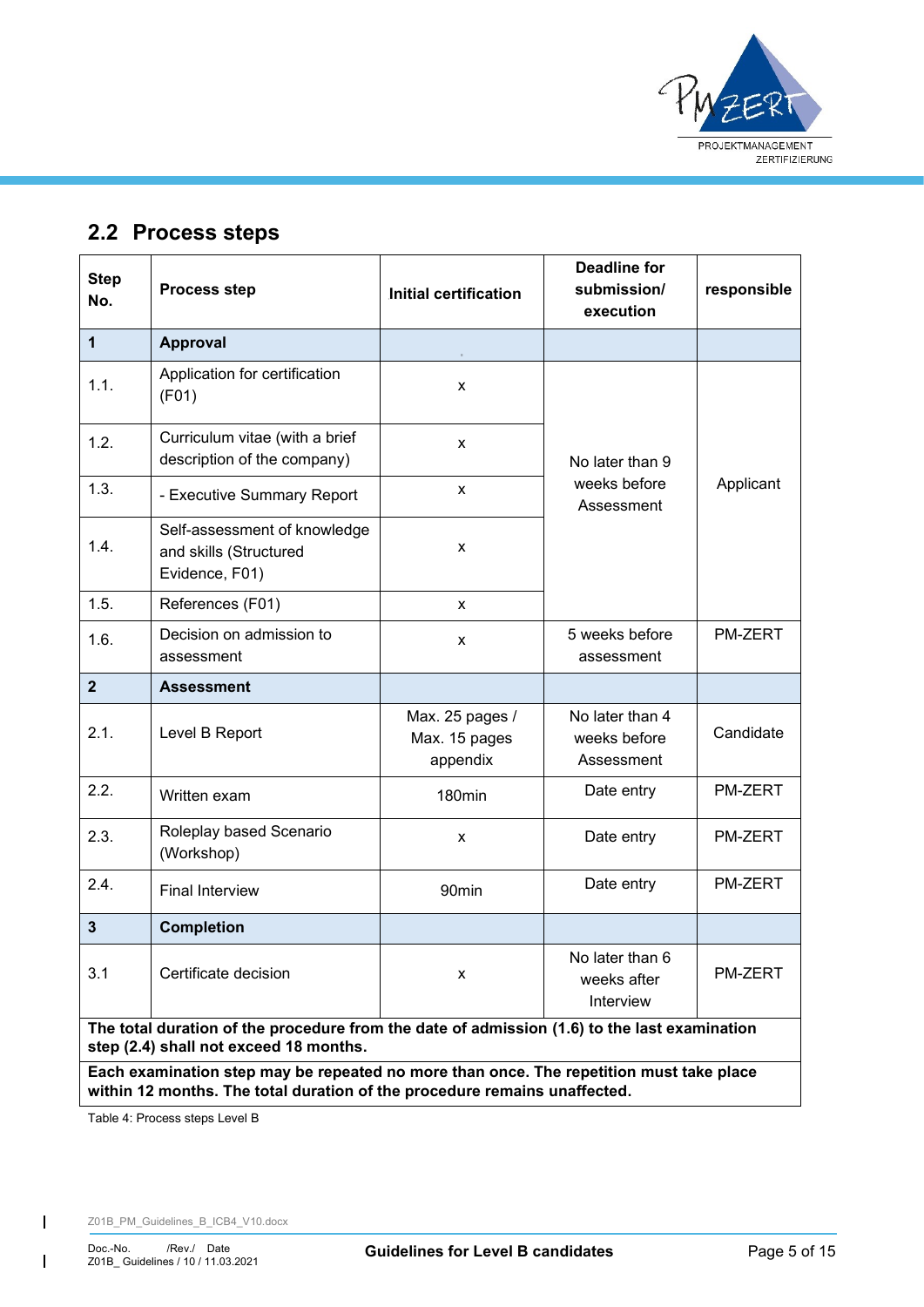

# <span id="page-5-0"></span>**2.3 Preparation, content and duration of the certification process**

<span id="page-5-1"></span>The certification process is described in "[Table 4: Process steps Level B](#page-4-1)".

## **2.3.1 Requirements to be met to successfully complete the assessment**

- The requirements of 23 CE have to be fulfilled via the full assessment.
- The requirements of a CE are met when the requirements of 50% of the KCI belonging to the respective CE are met.
- The written exams are designed so that the questions for each CE have been prepared in such a way that the correct answers meet the requirements for the respective KCI.
- The questions in the written exams are of varying complexity and cover the requirements of the CE/KCI to varying degrees. Therefore, there are a varying number of questions per CE, of which sometimes one ("difficult" question), but also two or three ("easy" questions) must be answered correctly in order to meet the requirements of the CE. For this reason, the written tests of each CE state how many questions must be answered correctly.

# <span id="page-5-2"></span>**2.3.2 Approval and admission**

Registration, login and upload of documents (application documents, report, etc.) is done via our online tool at [www.candidate.pm-zert.de.](http://www.candidate.pm-zert.de/)

After the initial registration you will have the opportunity to register for the desired certification round and subsequently upload the required documents.

## <span id="page-5-3"></span>**2.3.2.1 Application documents**

Application documents are:

- a. The completed application form (F01), with which the applicant accepts by signature all regulations of the certification procedures and the rights and obligations associated with the certificate.
- b. Executive Summary Report (ESR-projects in one file); for details see Z01 General Guide ICB4.
- c. A curriculum vitae (informal) with the following content (if applicable)
	- School and professional education
	- Education in project management
	- Professional career
	- Brief description of the company<sup>1</sup>
	- Experience in project management (evidence)
	- Membership in relevant professional organisations
	- Awards and publications related to project management
	- Presentation of international PM activities
- d. Proof of project management activities: projects and descriptions, complexity<sup>2</sup> (project lists P1 to P12 in document F01 PM Application, see also General Guide Z01).
- e. Self-assessment on self-assessment sheet (in document F01 PM Application).
- f. Two references (in document F01 PM Application)  $3$

 $<sup>1</sup>$  A short, self-written text (max, 1 page) about the company in which the candidate works or in which he has gained his essential</sup> project experience. The classification of PM in the company and the function and role of the candidate should be recognisable.

<sup>&</sup>lt;sup>2</sup> In addition to listing the projects (project lists P1 to P12 in document F01\_PM\_Application), it is expected that the candidate presents his personal role, when presenting the project management experience, the PM methods and techniques he uses, as well as the project organization and the main project participants in the respective description (project lists P1 to P12 in document F01\_PM\_Application).

<sup>3</sup> Nomination of two persons (with company/institution, position/function, telephone number) who can provide information about the applicant's project work.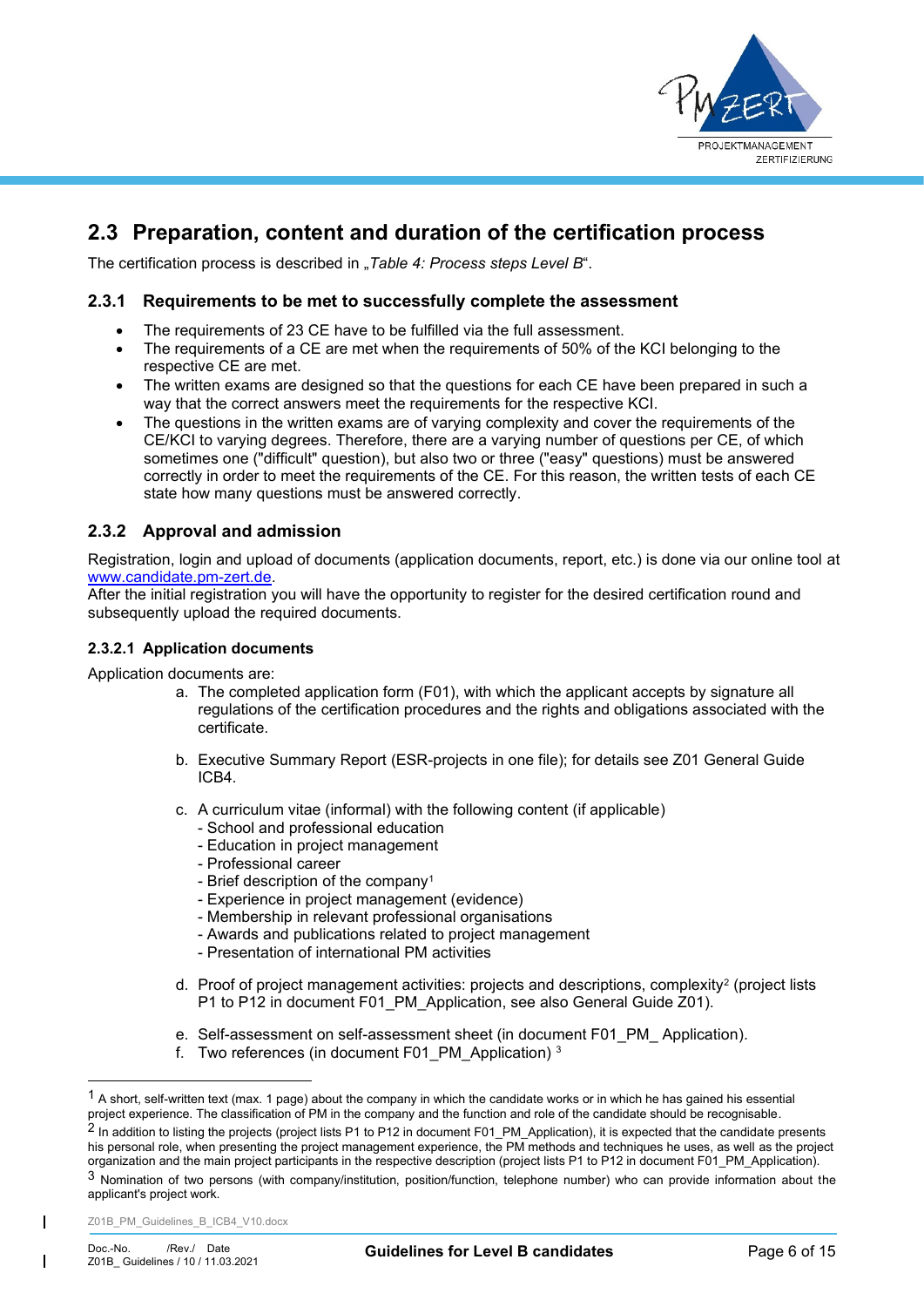

A list of abbreviations must be enclosed, in which all abbreviations used in the application documents are explained.

The forms for a., d., e. and f. are included in the download packages available for each certification level at **[www.pm-zert.de](http://www.pm-zert.de/)**.

Application form F01 is included in the download packages available for each certification level at **[www.pm](http://www.pm-zert.de/)[zert.de](http://www.pm-zert.de/)**.

Certifications usually take place in German. For certifications in English, please contact the PM-ZERT office.

### **Hint:**

The forms for the activity reports (project lists P1 to P12 in document F01 PM Application) are available as electronically supported EXCEL workbooks.

They will be uploaded directly at [www.candidate.pm.zert.de](http://www.candidate.pm.zert.de/). Detailed instructions on how to complete the application can be found in Z01 General Guide.

### <span id="page-6-0"></span>**2.3.2.2 Self-assessment**

The assessment of one's own PM competence (PM knowledge and application experience (evidence)) is carried out with the help of the taxonomy according to Bloom (in document **Z01 General Guide**) and via the self-assessment form.

The document is available in the download packages at **[www.pm-zert.de](http://www.pm-zert.de/)**.

The self-assessment form serves the assessors for comparison with the assessments arising in the course of the certification procedure. Conspicuous potential for improvement is discussed in an interview with the applicant.

## <span id="page-6-1"></span>**2.3.2.3 Admission to the certification process**

Applicants upload their application documents at [www.candidate.pm.zert.de](http://www.candidate.pm.zert.de/) and then receive an email confirming the upload. The upload of the individual application documents can be done at different times, but – if possible – should take place in a single upload process. The documentation is complete when the F01, CV and Executive Summary Report (ESR-projects in one file) have been uploaded.

PM-ZERT assigns an assessor to review the documents. The assessor checks whether the admission requirements or the PM professional certification requirements are fulfilled. The final recommendation on classification is made by the assessor after evaluation of the submitted documents.

The applicant is informed of the names of the assessors (LA, CoA) who will lead the further process. The applicant can reject an assessor within one week after receipt of the letter of admission, stating the reason in writing. PM-ZERT decides on the rejection request.

In the event of a positive decision, the applicant will be admitted to the certification procedure intended by him. With the written notification of admission the candidate is invited to the certification procedure.

The selection of the project to be used for the report and its suitability for the desired level is the applicant's responsibility. The project must meet the complexity requirements for Level B.

The certification fee (according to the current fee table) will be invoiced with the admission. It becomes due on receipt of the invoice.

In the event of a negative decision within the framework of admission, a second assessor is commissioned to independently examine the PM-related certification requirements. If the second assessor should also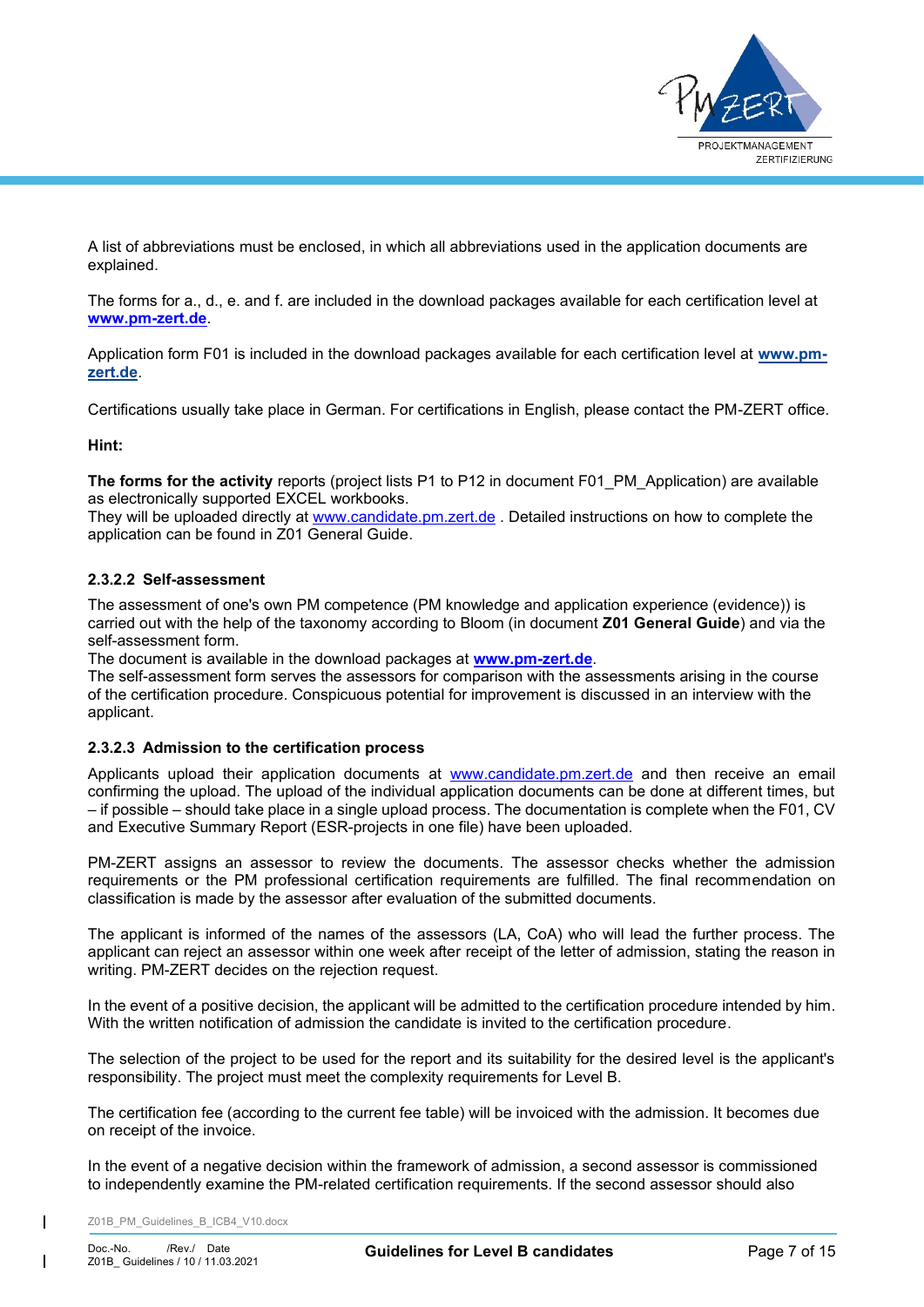

come to a negative admission decision, an admission interview can be conducted - in person or by telephone. In a personal admission interview, the PM-ZERT office will agree the date and location with the applicant and the assessor. The purpose of the admission interview is to discuss and verify information from the application documents. After verification of the information from the application documents and the consent of the assessor, the applicant is admitted to the certification procedure.

The applicant can also prove the fulfilment of the required requirements by suitable additions to his application documents, if this has been agreed with the assessor during the admission interview.

If an applicant is not admitted to his desired certification process despite subsequent delivery, he will be informed (in writing) of the reasons for the decision. He may also exercise his right of objections and complaints (see Z01 General Guide).

All data made available to PM-ZERT will be treated in accordance with the applicable data protection regulations and will neither be passed on to third parties nor published without the consent of the sender (see Z01 General Guide).

# <span id="page-7-0"></span>**2.4 Certification assessment**

# <span id="page-7-1"></span>**2.4.1 General information**

Prerequisite for the certification assessment is the admission.

According to Bloom-Taxonomie (in document Z01 General Guide), examination components are levels 4 to 6.

The assessment is passed if the requirements of a total of 23 CE are assessed as "fulfilled". If less than 23 CE are assessed as "fulfilled", PM-ZERT informs the applicant which parts of the assessment need to be repeated or corrected.

# <span id="page-7-2"></span>**2.4.2 Certification**

Prerequisite for the certification assessment is the admission:

- **I** Submission and evaluation of a report based on the Executive Summary Report (ESR, description see Z01 General Guide, chapter "Executive Summary Report")
- **I** Written exam 180 minutes
- I Workshop
- Interview 90 minutes

## <span id="page-7-3"></span>**2.4.2.1 Producing a report based on the ESR**

## **2.4.2.1.1 Format specifications for the Report Level B**

The report comprises a maximum of 25 text pages in A4 format with a font size of 11 pts and single line spacing (larger line spacing is permitted). A minimum of 2 cm margins of at least 2 cm each are to be maintained on the left, right, top and bottom.

The 25 text pages are "net", i.e. cover page, content and self-declaration are not included.

The additional explanatory annexes (forms, plans, etc.) may not exceed 15 pages.

The references to information in the appendix must be indicated in the report by a cross-reference. The report must be submitted as **one** bookmarked PDF file.

Z01B\_PM\_Guidelines\_B\_ICB4\_V10.docx

 $\mathsf{I}$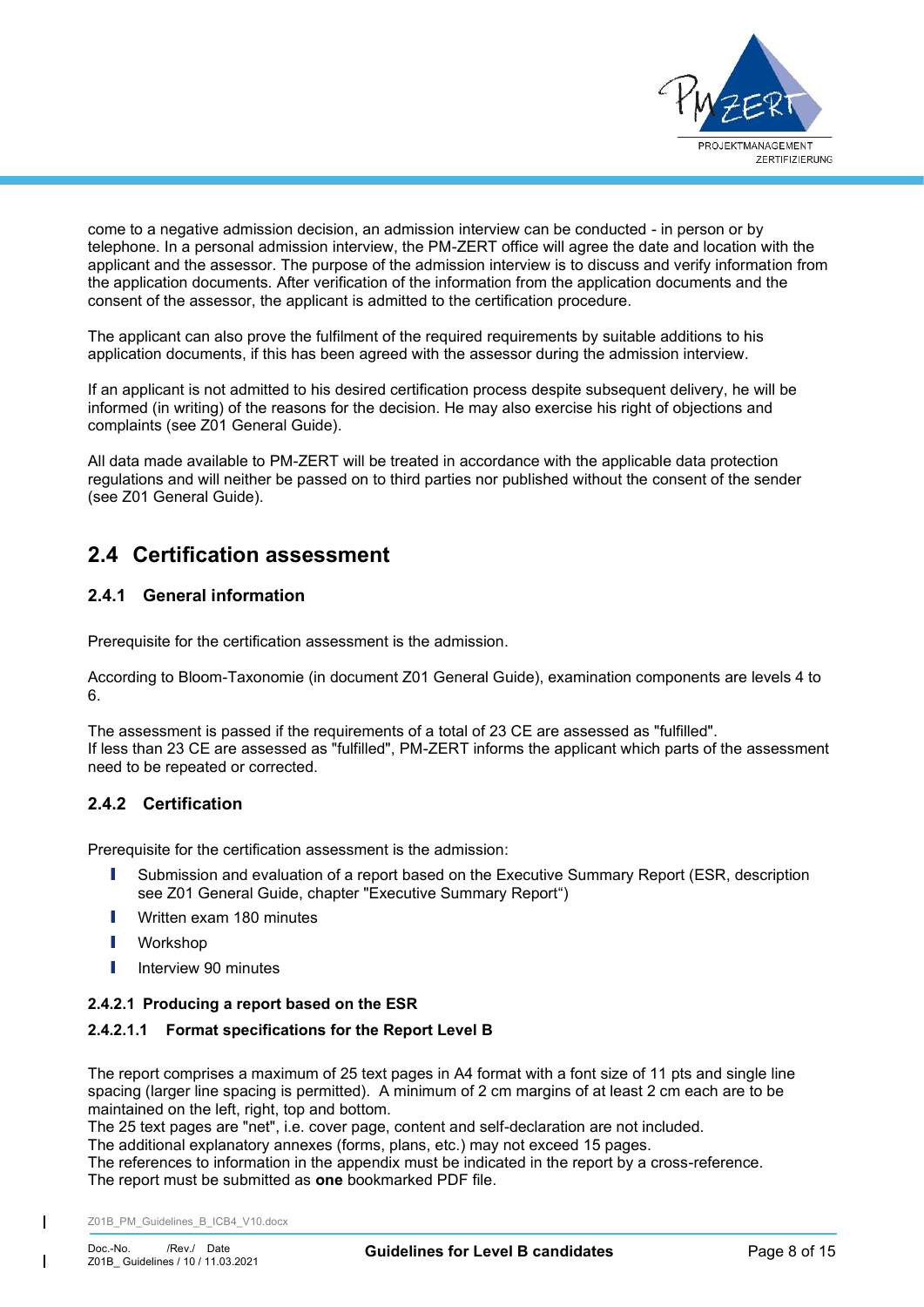

The file name must have the following form: **Report\_Name-First\_Name\_Version.pdf**.

The document must have the common form of a quality document such as bookmarks, page numbering, directories, change history/version. This is very important in the case of any additional requirements/deliveries that may be required by the assessors. Especially when quoting texts, pictures and graphics a reference is required.

*Note: To create bookmarks in a PDF document created from a Word file, the headings, tables and graphics in the Word file must be declared as headings, tables and graphics. If the PDF document is then created with "Save As", you must select the creation of bookmarks from the headings in the "Save As" options. Please make sure that the PDF document is NOT write-protected so that the assessors can enter comments and markers in the report as part of the evaluation.*

At the end of the work, the candidate must provide the following written declaration:

*"I hereby assure you that I have produced this report independently and without the involvement of third parties."*

The report is stored electronically by **uploading** the PDF file in the protected data area of [www.candidate.pm.zert.de](http://www.candidate.pm.zert.de/) at PM-ZERT. Only the PM-ZERT office and the assessors in charge of the assessment have access to these files.

The sender automatically receives an e-mail as proof of delivery. After the download by all authorized persons, the file is deleted by the PM-ZERT office, a copy of the report is electronically archived at PM-ZERT.

Timely receipt at PM-ZERT is a prerequisite for admission to the next step in the certification process and thus for successful completion of the certification assessment.

## <span id="page-8-0"></span>**2.4.2.1.2 Structure of the Report**

The structure specified in this chapter is a binding specification for the report. The report is divided into 2 chapters:

Chapter 1:

Content presentation of the project in the form of a management summary on max. 3 pages. The contents are selected from the CEs defined in chapter "*[2.4.2.1.3](#page-9-0) [Competence Elements](#page-9-0) (CE)*" (16 prescribed; 6 free). The candidate should note that in this Management Summary not all CEs need to be processed. The candidate is expected to make a suitable selection for this purpose.

Chapter 2:

Description of the management challenges for all defined CEs (see next chapter) of the desired level that have occurred during the project duration. The report should present the applicant's experience as follows:

- I Challenges in the management of the project and its participants
- **I** Dealing with these challenges
- **I** The results achieved
- **I** Reflection of results and derived lessons learned

The STAR method can be used to structure the selected competence elements of the report (Situation, Task, Action, Result, see description in **Z01 General Guide** in chapter "Interview"). The situation can be described at the CE level, the remaining information about task, action and result must be described at the KCI level.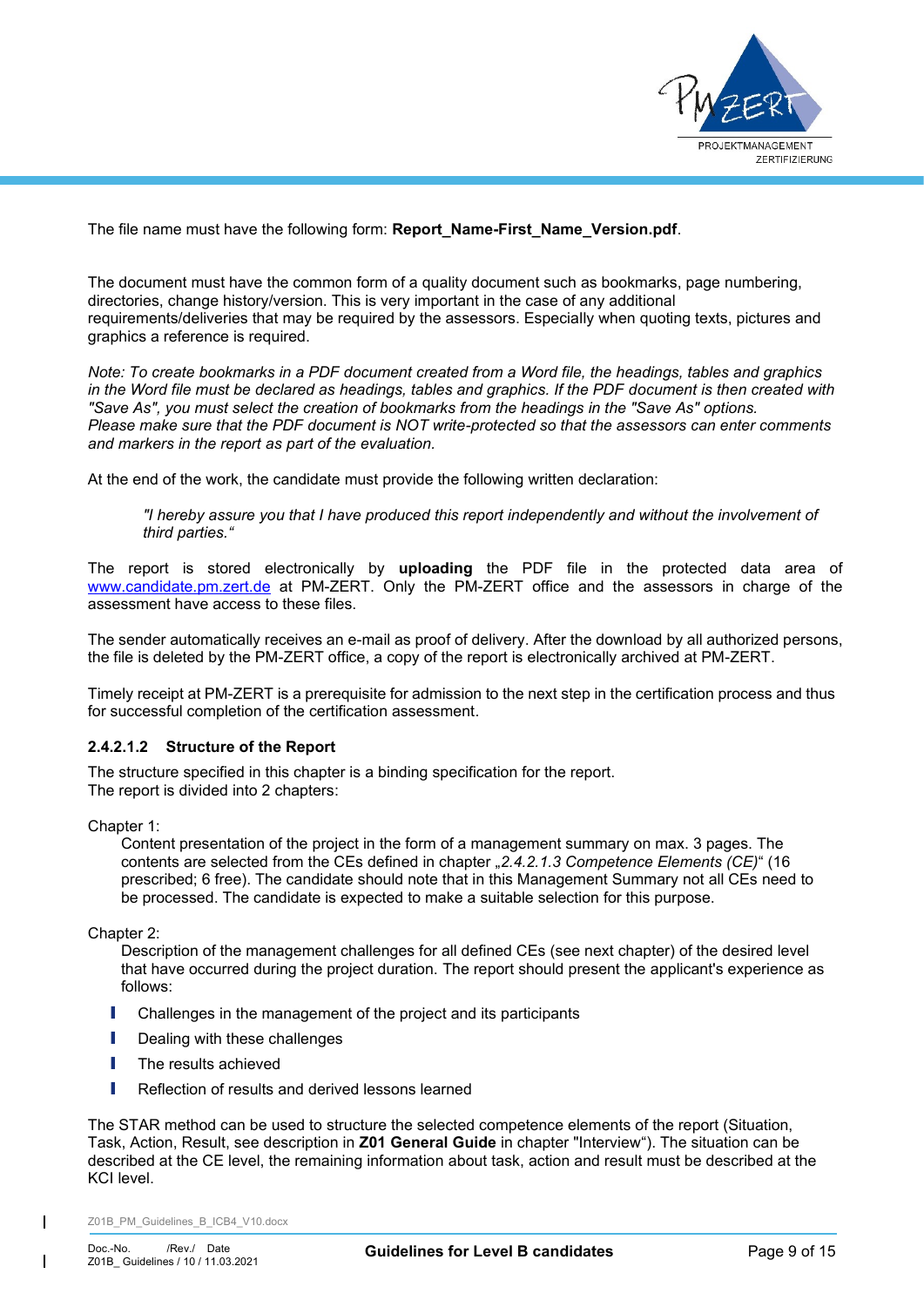

Note that the KCI description must indicate the required Bloom level.

For the description of the KCI, it is helpful to refer to the listed measurement criteria from the ICB4.

## <span id="page-9-0"></span>**2.4.2.1.3 Competence Elements (CE)**

The ICB requires evidence based on the following CEs:

- **I** 5 CEs from Perspective (contextual competencies)
- **I** 10 CEs from People (Personal and social skills)
- **I** 13 CEs from Practice (Technical Competencies)

Information on the Competence Elements can be found in **Z01 General Guide**.

At least 22 Competence Elements must be worked on in the report on the basis of the Bloom level specified for level B (see taxonomy table in the currently valid version of document **Z01 General Guide** with specification of the required Bloom level). Apart from the Competence Elements mentioned under "Chapter 1" (above), the Competence Elements are freely selectable by the applicant.

The following CE **must** be processed in the report:

- **I** 4.3.2 Governance, structures and processes
- **I** 4.3.3 Compliance, standards and regulations
- **I** 4.3.4 Power and interest
- **I** 4.4.5 Leadership
- **I** 4.5.1 Project design
- **I** 4.5.2 Requirements and objectives
- **I** 4.5.3 Scope
- **I** 4.5.4 Time
- **I** 4.5.5 Organisation and information
- **I** 4.5.6 Quality
- **I** 4.5.7 Finance
- **I** 4.5.8 Resources
- **I** 4.5.9 Procurement
- **I** 4.5.10 Plan and control
- **I** 4.5.11 Risk and opportunity
- I 4.5.12 Stakeholders

The remaining 6 Competence Elements to be described are freely selectable by the candidate. Each processed Competence Element is described according to "Challenges in Management" and "Dealing with these Challenges" as described in chapter "[2.4.2.1.2](#page-8-0) *[Structure of the Report](#page-8-0)*" with its associated KCIs and must be marked with the CE number and KCI number according to ICB4.

Tabularly structured, keyword-like versions do not meet the requirements.

#### **2.4.2.1.4 Annex and Attachments**

Explanatory and supplementary information on the project such as graphics, forms, plans, evaluations (in extracts, exemplary) serve to evidence the findings made in the text.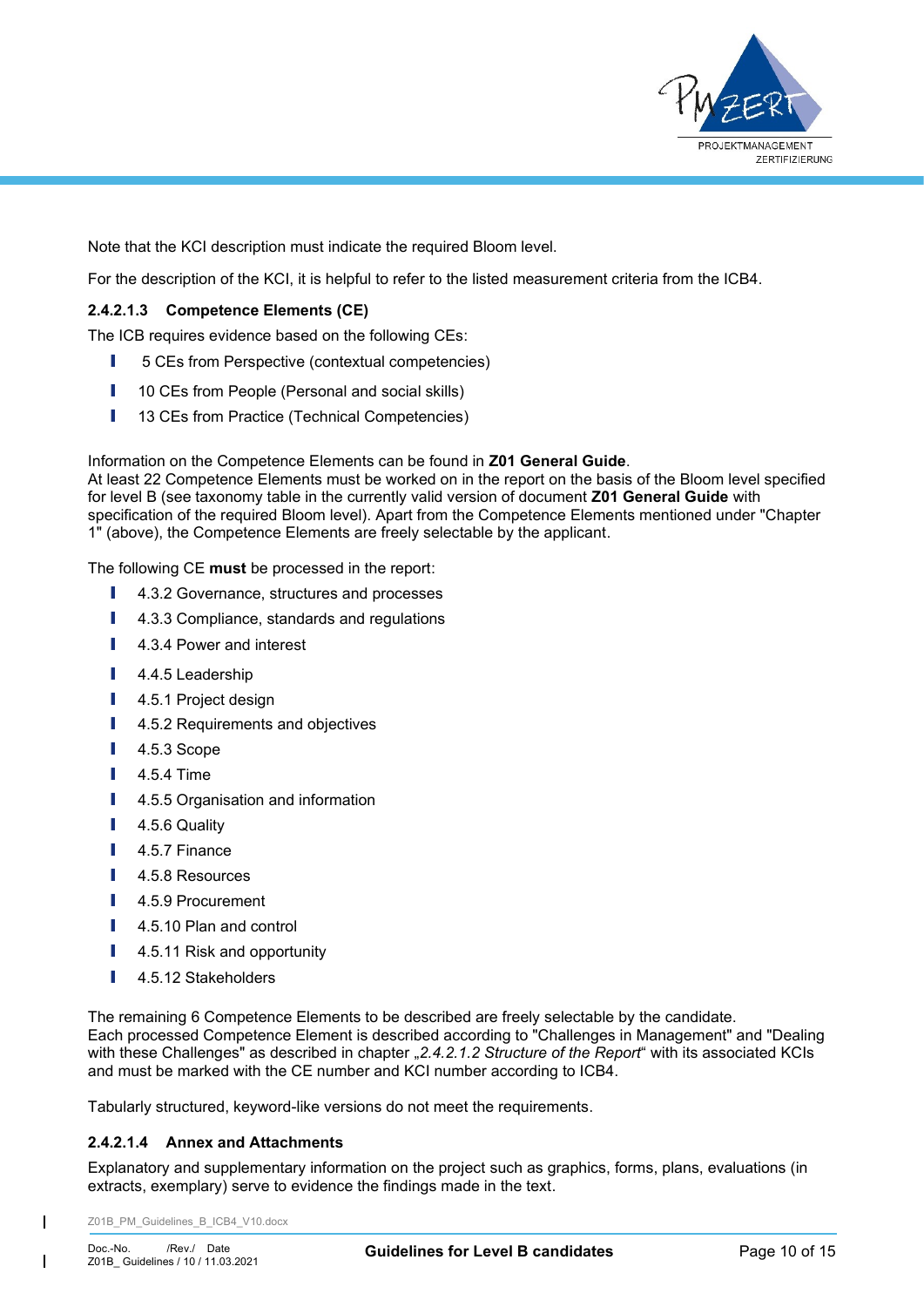

### <span id="page-10-0"></span>**2.4.2.2 Evaluation Report Level B**

The report is an independent part of the certification process Level B. The report is evaluated on the basis of the current version of this document.

The CEs are assessed by the decision "fulfilled" or "not fulfilled". A CE is fulfilled if at least 50% of the associated KCIs have been evaluated as fulfilled. The Interview is open to anyone who proves that at least 11 of the 22 CEs processed have "fulfilled" the required level (Bloom level) in the report. If the 11 required competence elements are not fulfilled, the assessor decides in which form a revision has to take place. The candidate is informed of the result of the ranking by PM-ZERT.

A report rated as "fulfilled" is the prerequisite for admission to the interview.

## <span id="page-10-1"></span>**2.4.2.3 Written exam**

In the certification procedure **Level B**, a 3-hour written examination is held to objectively assess the knowledge related to the level.

At the beginning of the written examination an assessor checks the identity of the participants. This can be proven by means of an identity card or a driving licence. The verification can be omitted if a present organiser confirms the identity of the participants. For all written examinations no own documents (written or electronic notes, laptop) may be used.

The written examinations contain examination questions from the entire complex of competence elements of the ICB4, but they do not have to cover all CE. The examination questions are arranged according to the Bloom taxonomy for the respective level.

The requirements of the written examination are fulfilled if at least 50% of the KCIs assessed in the written examination have been assessed as "fulfilled".

The self-assessment (contained in PM-ZERT document F01 Application) is helpful for identifying gaps in knowledge when preparing for the assessment. In addition, the focal points of the tests are explained in the PM-ZERT document Document Z01 General Guide, which is available at **[www.pm-zert.de](http://www.pm-zert.de/)**.

During the supervised written exam(s), the assessor may only be asked comprehension questions. The KCIs of the written exam(s) will be marked " fulfilled " or " not fulfilled " by an assessor according to a fixed scheme.

#### <span id="page-10-2"></span>**2.4.2.4 Roleplay based Scenario**

The role play based scenario serves to **verify self-assessment and evidence** - for the candidates by reflecting on their own PM competence, for the assessors by "experiencing" the candidates while working on the given task in the project team.

There are different variants of the Roleplay based Scenario, which are specified by PM-ZERT for the respective assessment. It can be an approximately 6-hour workshop in which a selected **project case study** is worked on by the candidates in a team or a two-part workshop with different and independent tasks given by the assessors. Both variants are of equal value.

One focus of the assessors' observations is on the CE

- **I** 4.3.1 Strategy
- **I** 4.3.4 Power and interest
- $I = 4.4.2 4.4.10$  (all Elements from "People" except 4.4.1 Self-reflection and self-management)
- **I** 4.5.1 Project design
- **I** 4.5.8 Resources
- **I** 4.5.9 Procurement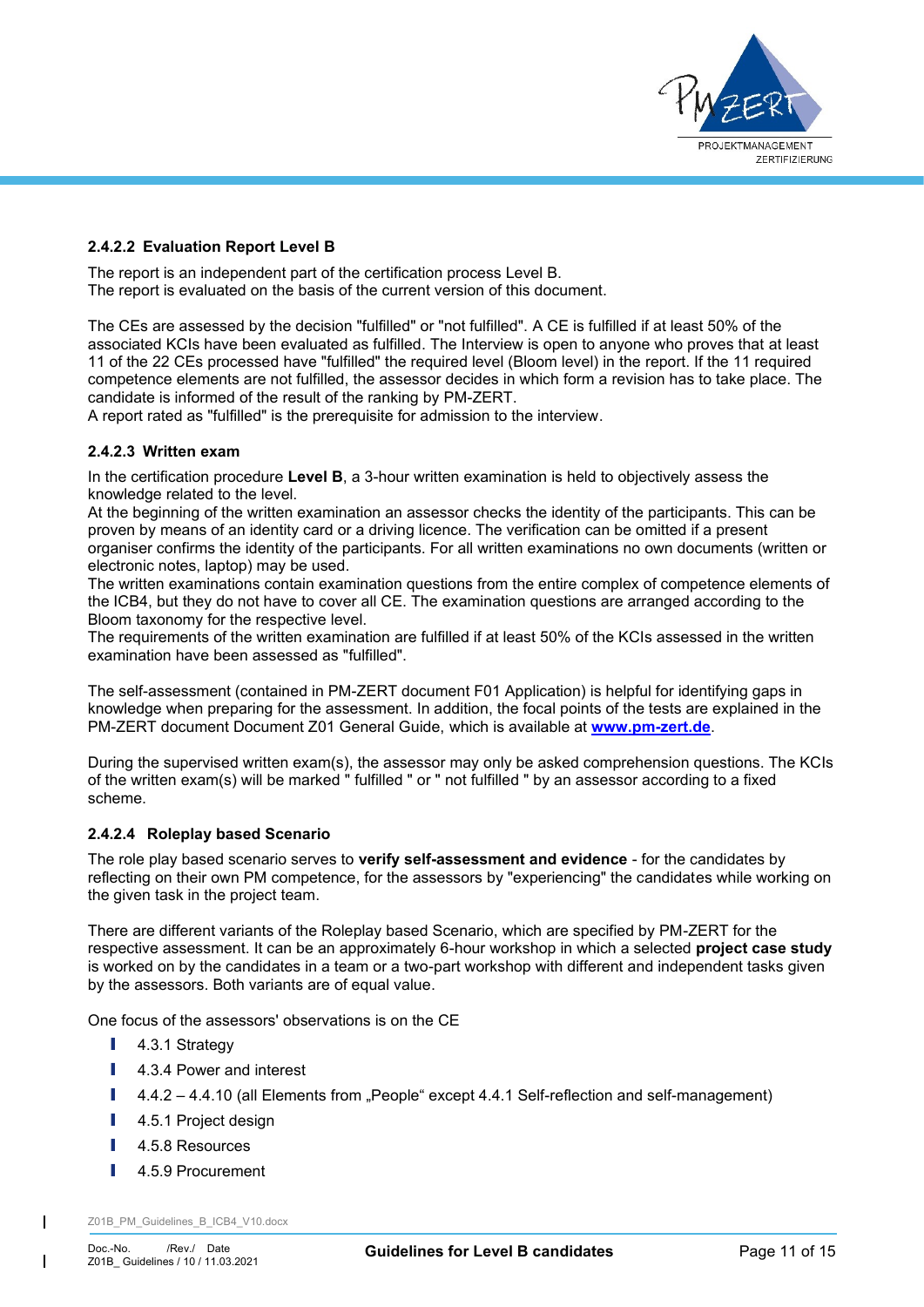

Evaluation criteria for the observations of the assessors during the assessment process:

- I the target group-oriented elaboration of technical-methodological results
- I the social behaviour when acting in the group.

In addition to the submitted documents, the assessors gain impressions during the assessment of practical PM skills and social competence from the observation of the candidates and their work results. The requirements for performance in the role-play based scenario are met if at least 40% of the KCIs observed by the assessors were assessed as "fulfilled".

No own documents (written or electronic notes, laptop) may be used in the Roleplay based scenario. The project teams may be composed of a mixture of Level **C and B** candidates. Roleplay based scenarios with Level C certificates only are possible, those with Level B certificates only are not. For mixed teams a ratio of 3:1 is to be aimed at (max. 12 participants).

In the case of Level B certificates, the leadership qualities required for managing complex projects in a complex environment must be recognisable. According to the Bloom taxonomy, additional tasks are distributed here and processed accordingly by the candidate.

The division into working groups is decided situatively by the assessors.

The distribution of roles within the groups is carried out by the groups themselves. The assessors provide information on this.

Depending on the variant of the Roleplay based scenario, the assessors can conduct a feedback round together with all candidates.

### <span id="page-11-0"></span>**2.4.2.5 Interview**

The Interview leads to the final assessment of the candidate. In any case, it is the last step of the assessment after completion of all assessment steps required for the level. It is a conversation between the candidate and the two assessors. It takes about 90 minutes. The main contents of the interview are determined by the questions prepared and compiled by the assessors and dealt with during the interview.

The interview is initiated by a 10-minute presentation of the certificate holder on the project of his report. The candidate can prepare this presentation in advance. Prepared flip charts or PowerPoint presentations may be used as aids.

During the entire certification process, the assessors maintained a file that provides information on the coverage of 80% of all competence elements required by the ICR4, as well as on the "fulfilled" or "not fulfilled" with regard to the requirements of the key competence indicators. The evidence required for the desired level is also recorded in this file.

In appropriate situations, more detailed questions are structured according to the STAR method (see description in **Z01 General Guide** in the chapter "Extended Interview").

CE 4.4.1 Self-reflection and self-management is a focus of the interview.

The requirements of the interview are fulfilled if at least 50% of the KCIs observed by the assessors were assessed as "fulfilled".

The candidates receive appreciative feedback on their performance in the certification process and advice for their further development in project management.

In addition, after the interview, candidates can ask the assessors for individual results of their written exam and report.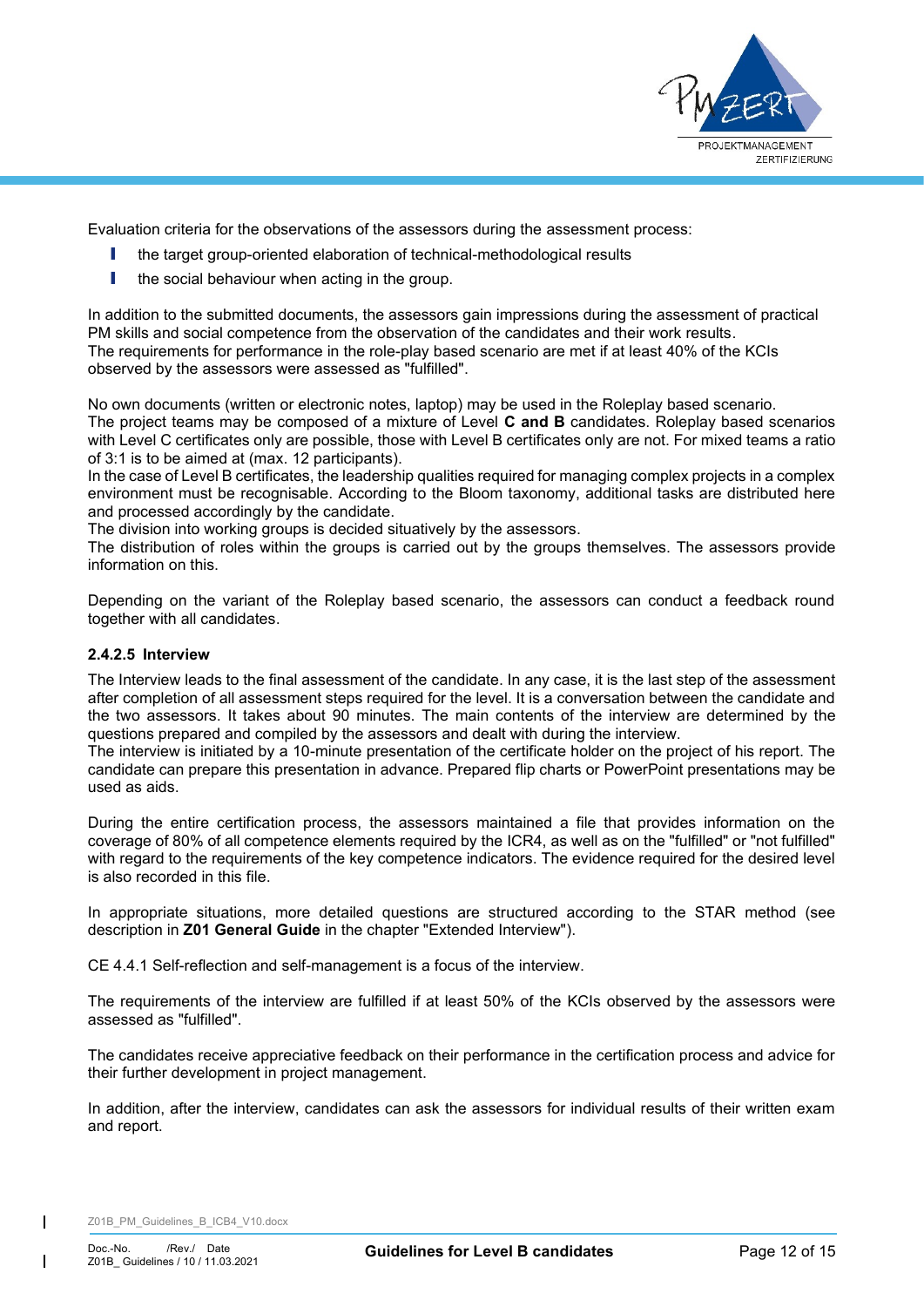

# <span id="page-12-0"></span>**2.4.3 Higher-level certification**

Higher-level certification is only possible up to the next higher level. The process is similar for all levels. It is described in its general guidelines in **Z01 General Guide** for all levels.

For a Higher-level certification (in this case from level C to B), the following steps must be carried out, which correspond to the steps of the initial certification:

- **I** Admission to Level B process by an assessor (see [2.3.2\)](#page-5-2)
- **I** Submission and evaluation of a report based on the Executive Summary Report (see [2.4.2.2\)](#page-10-0).
- **I** Written exam 180 minutes (see [2.4.2.3\)](#page-10-1)
- **I** Extended Interview 120 minutes.<sup>4</sup>

PM-ZERT determines the course of the Assessment Level B. A closed, two-day procedure as well as a split procedure on 2 separate dates is possible.

### <span id="page-12-1"></span>**2.4.3.1 Extended Interview**

In any case, the Extended Interview is the last step in the assessment and leads to the final assessment of the certificate holder. In this respect, the extended interview takes place if the previous assessment steps have been assessed as passed. It is an interview between the candidate and two assessors. It takes about 120 minutes. The essential contents of the interview are determined by the questions prepared and compiled by the assessors and dealt with during the interview.

In addition to questions from the project described in the report, the assessors can also set the candidate a special task. This can be particularly useful if there are gaps in the overall results of the individual KCIs in the report. In this case, before the start of the interview, the candidate is given the opportunity to think about the question within 5 to 10 minutes and then discuss the topic with the assessors in the interview.

The interview is initiated by an approximately 15-minute presentation by the candidate on the project of his report. In addition to the contents, it serves the candidate to convey evidence in KCI from the CE 4.4.4, 4.4.8 and 4.4.10. The candidate can prepare this presentation in advance. Prepared flip charts or PowerPoint presentations are permitted as aids.

Main topics of the extended interview are the CE

- **I** 4.3.1 Strategy
- **I** 4.3.4 Power and interest
- $I = 4.4.1 4.4.9$  (all Elements from "People" except 4.4.10, which is already covered during the presentation)
- **I** 4.5.1 Project design

The requirements of the interview are met if at least 50% of the KCIs observed by the assessors were assessed as "fulfilled".

During the entire certification process, the assessors maintained a file that provides information on the coverage of 80% of all competence elements required by the ICR4, as well as on the "fulfilled" or "not fulfilled" with regard to the requirements of the key competence indicators. The evidence required for the desired level is also recorded in this file.

<sup>&</sup>lt;sup>4</sup> If first and higher level candidates take part in an assessment Level C and B, the workshop usually is binding for all candidates. The higher level candidates therefore usually undergo the same assessment as the first level candidates. The variant with workshop can also be chosen by the higher level candidate himself.

Z01B\_PM\_Guidelines\_B\_ICB4\_V10.docx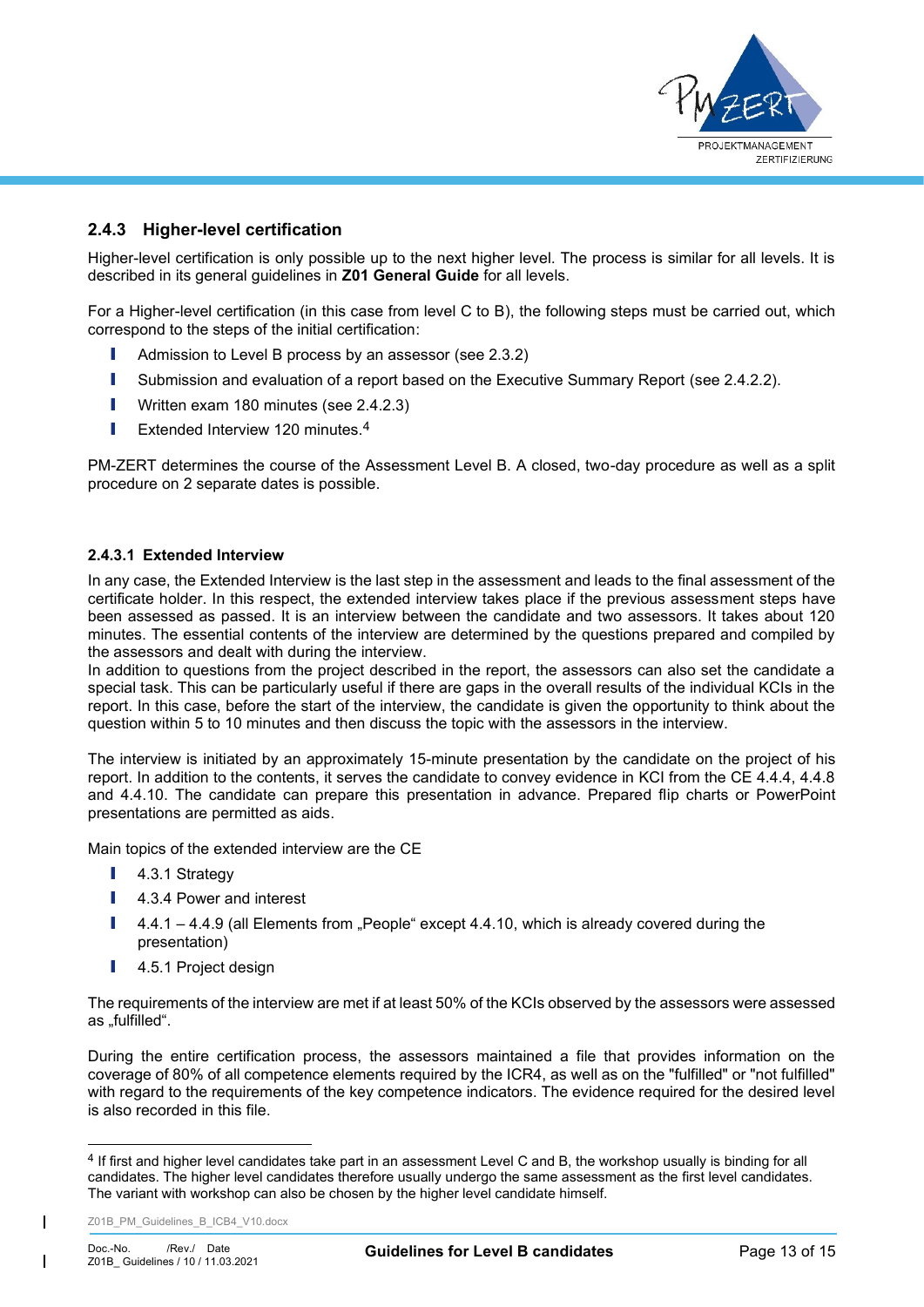

In appropriate situations, more detailed questions are structured according to the STAR method (see description in **Z01 General Guide** in the chapter "Interview").

The candidates receive appreciative feedback on their performance in the certification process and advice for their further development in project management.

In addition, after the interview, candidates can ask the assessors for individual results of their written exam and report.

# <span id="page-13-0"></span>**2.5 Granting of certificate**

After successfully passing the certification process and confirmation of the proper execution of the process by the certification body, the candidates are awarded the corresponding certificate.

In the case of unfinished orders, the certificate will not be issued until the subsequent deliveries have been positively assessed by the assessors. All certificates are registered with PM-ZERT and IPMA and published with IPMA (country, name, certificate level, validity dates).

If a certification procedure has not been successfully completed in all parts, the failed examination parts can be repeated for a fee. Repeat fees can be found in the overview of current dates and fees (A01).

Repeat appointments are agreed with the PM-ZERT office. The repetition is only possible once for each part of the examination and can take place at the earliest on the next certification date and after 12 months at the latest.

If a certification process is not passed altogether, the certification can be applied for again after one year.

The certificate holder shall promptly inform PM-ZERT of any matters that may affect their ability to meet the requirements of the certified level.

# <span id="page-13-1"></span>**3 Re-certification**

The procedure and requirements for re-certification are described in **Z01 General Guide** for all levels.